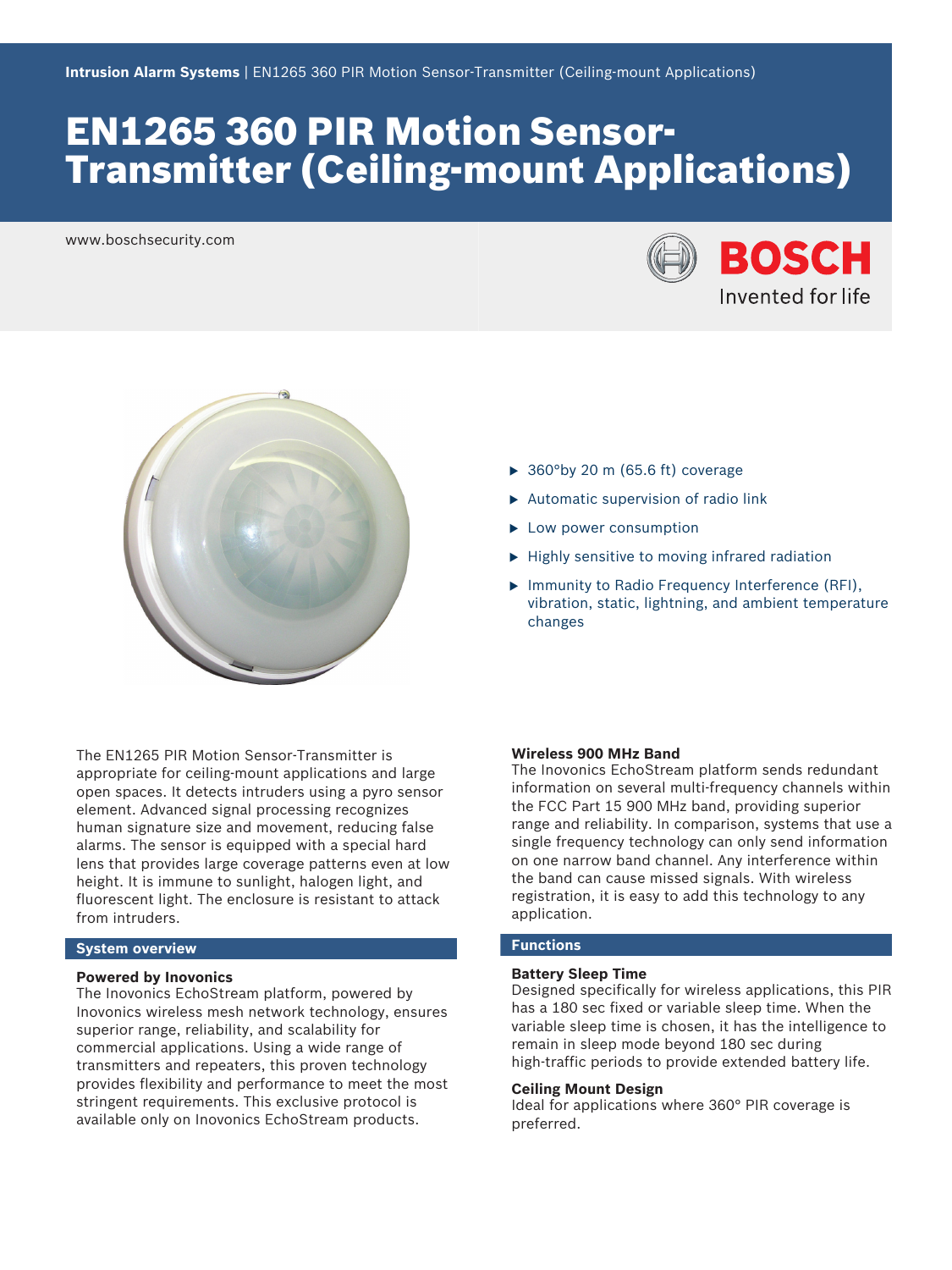#### **Supervision**

The cover tamper and battery activity are supervised. Monitoring helps ensure reliable operation.

#### **Cover Tamper**

The cover tamper switch notifies the system when an intruder attempts to remove the sensor cover.

# **Certifications and approvals**

Inovonics Wireless Corporation holds the following approvals:

FCC Conforms to FCC Part 15 regulations

#### **Installation/configuration notes**

### **Compatibility Information**

The EN1265 PIR Motion Sensor‑Transmitter is compatible with the following products:

#### **Receivers**

| <b>EN4016SK</b> | <b>Survey Receiver</b> |  |
|-----------------|------------------------|--|
| EN4200          | Serial Receiver        |  |
| EN4204R         | <b>LED Receiver</b>    |  |
| <b>Repeater</b> |                        |  |

EN5040-T High-power Repeater

#### **Mounting Height and Coverage Patterns**

Mount the sensor-transmitter on ceilings no higher than 3.4 m (12 ft) with the standard lens. The coverage patterns for the standard lens are as follows:

#### **EN1265 Standard Coverage**







*Side View: 4 m (13.1 ft) x 20 m (65.6 ft)*

#### **Parts included**

#### Quantity Component

| Sensor-transmitter with cover tamper |  |
|--------------------------------------|--|
|                                      |  |

1 3.0 V lithium battery

# **Notice**

i

The EN1265 can accommodate two batteries for extra battery life, but only one battery is required for operation.

### **Technical specifications**

#### **Electrical**

| Power:                  | 3.0 V, 2.2 Ah                                                                                                                                                                                       |
|-------------------------|-----------------------------------------------------------------------------------------------------------------------------------------------------------------------------------------------------|
| Battery Replacement:    | Duracell DL123A. Panasonic CR123A.<br>or approved equivalent. Not all brands<br>are equivalent. Use the brands specified.                                                                           |
| Battery Life (Average): | 4 years. Typical battery life shown is for<br>supervised operation using<br>recommended check-in times. The<br>battery life of a PIR sensor is highly<br>dependent on traffic in its coverage area. |
| Sleep Time:             | Fixed or variable - has a standard fixed<br>sleep time of 180 sec; variable sleep<br>time allows remaining in sleep mode<br>longer to extend battery life in<br>high-traffic environments.          |
|                         |                                                                                                                                                                                                     |

#### **Environmental**

| <b>Relative Humidity:</b> | 10% to 90%, non-condensing                                                      |
|---------------------------|---------------------------------------------------------------------------------|
| Temperature (operating):  | $0^{\circ}$ C to +49 $^{\circ}$ C<br>$(+32^{\circ}F \text{ to } +120^{\circ}F)$ |

# **Mechanical**

| Dimensions: | 13.1 cm $\times$ 5.7 cm<br>$(5.2 \text{ in. x } 2.5 \text{ in.})$ |
|-------------|-------------------------------------------------------------------|
| Weight:     | 185 g (6.52 oz)                                                   |

# **Transmission Characteristics**

| Frequency: | 902 MHz to 928 MHz |
|------------|--------------------|
|------------|--------------------|

#### **Trademarks**

Trademark names are used throughout this document. In most cases, these designations are claimed as trademarks or registered trademarks in one or more countries by their respective owners. Rather than placing a trademark symbol in every occurrence of a